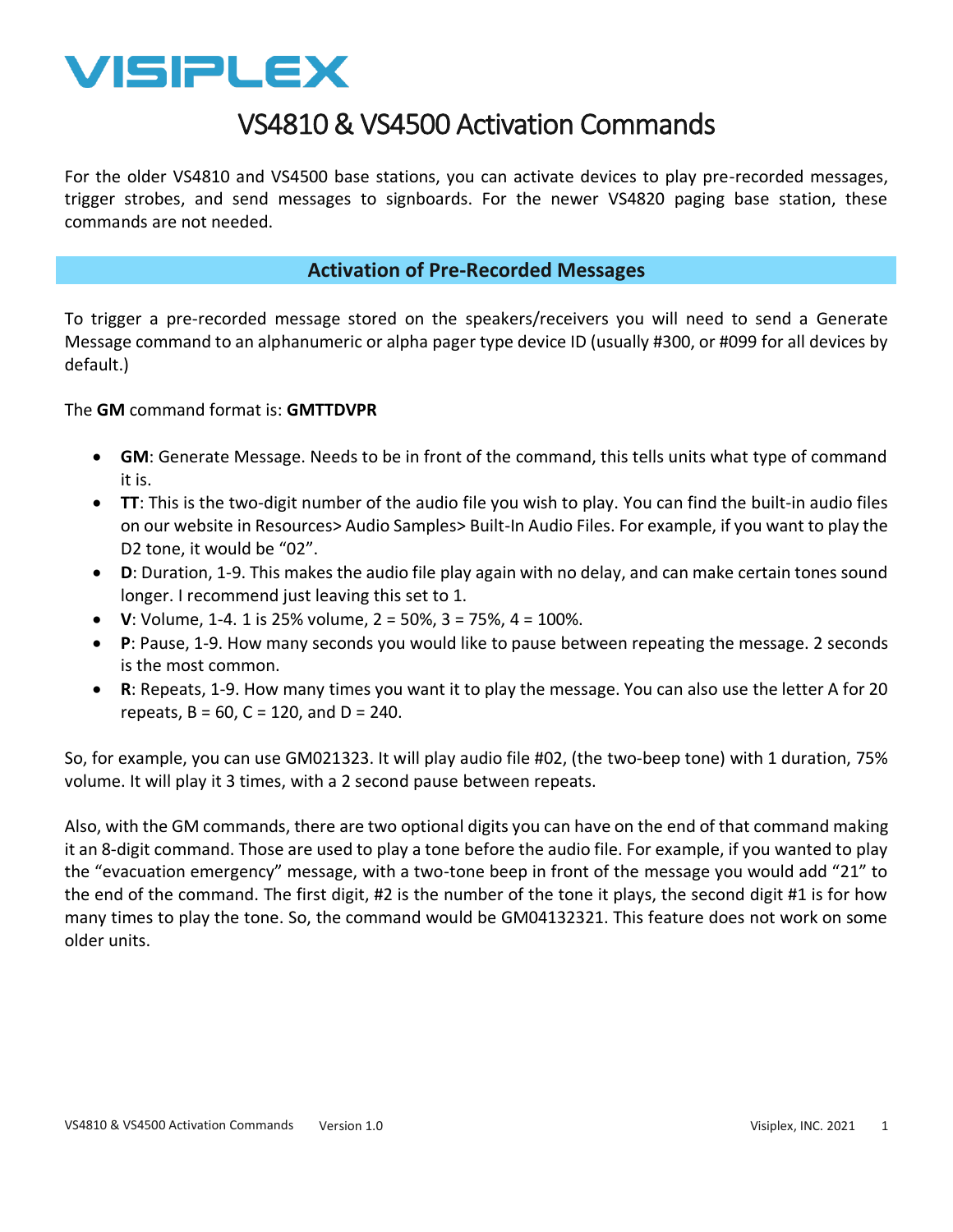### **Activation of Strobe Lights (No Controller)**

For strobe lights, you can send a Strobe command. This will be used to activate lights on VNS2620s, VNS2640s, VNS2710s and VNS2720s.

The **ST** command for strobe lights is: **STMCBTTTTTA\***

- **ST**: Strobe Command. Needs to be in front of the command, this tells units what type of command it is.
- **M**: Mode, 0-4, 0 is off,  $1 = on$ ,  $2 = slow$  flash,  $3 = fast$  flash,  $4 = stroke$ .
- **C**: Color, 1-9. 1=amber, 2=green, 3=blue, 4=white, 5=red; 6-9 are custom colors that can be programmed with VPS.
- **B**: Brightness, 1-9.
- **TTTTT**: Time. How many seconds the lights will stay on for, must be 5 digits.
- **A**: Alert, 0-9. 0 = no alert. Plays a tone when activating the lights.

For example, if you want the strobes to come on and flash red at high brightness, quickly for 2 minutes, the command would be ST258001200\*

**ST0\*** is the command to turn off the strobes.

### **Activation of Strobe Lights (Controller)**

For the Strobes connected to the VNS22xx Controller units, they get a simple **CD** command that just toggles on or off, and for how long.

The **CD** command format is: **CDMTTTT\***

- **CD**: Needs to be in front of the command, this tells units what type of command it is.
- **M**: Mode, 0 or 1. 0 is off, 1 is on.
- **TTTT**: Timeout. How many seconds the light stays on for. Must be 4 digits, if set to 0000 the strobe has no timeout.

For example, if you want the light to come on for a minute, the command is CD10060\*.

To turn off the lights, the command is **CD00000\***.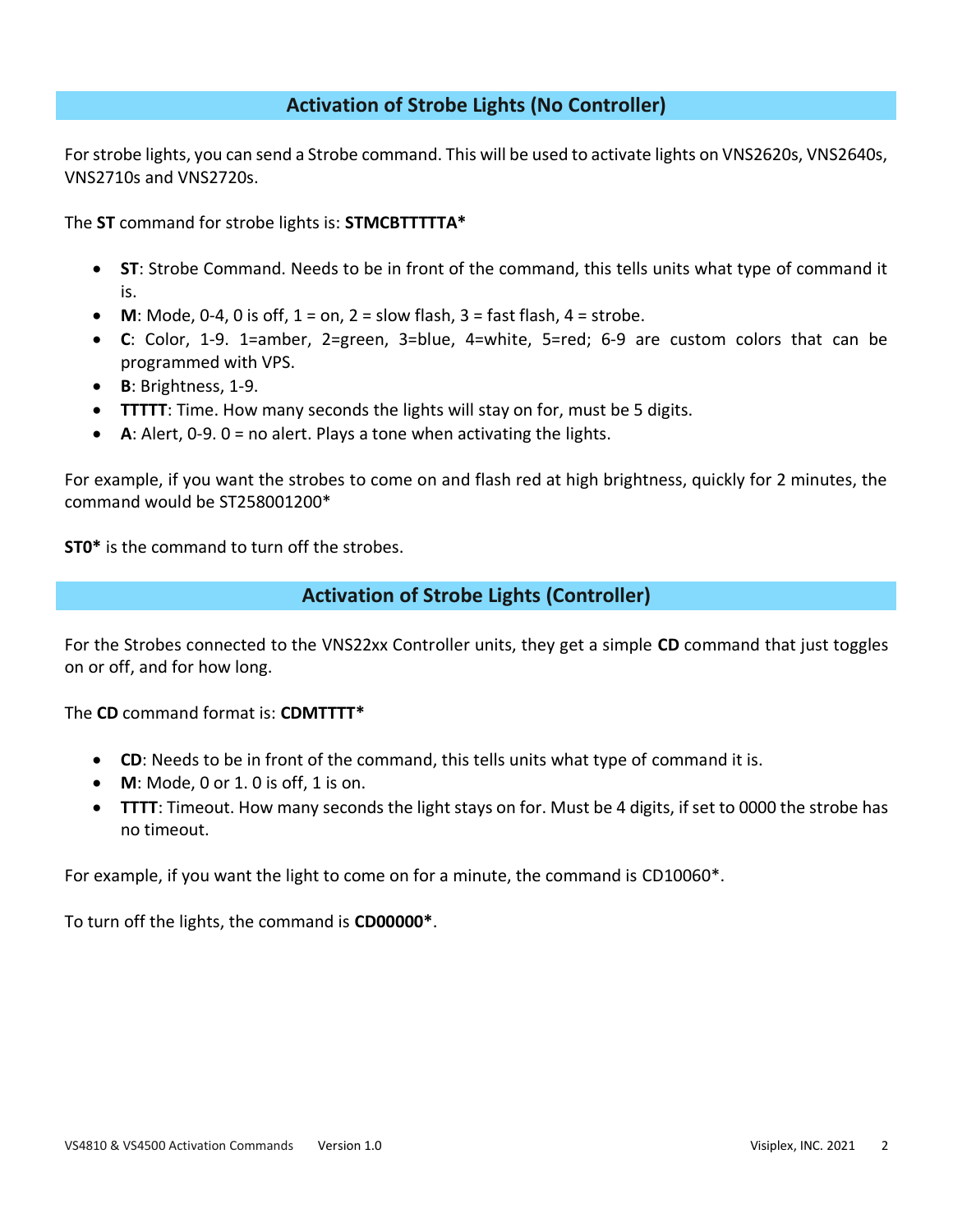# **Activation of Corridor Lights**

To activate older style Corridor Lights, you use the **VS** command.

The **VS** command format is: **VSSM\***

- **VS**: Needs to be in front of the command, this tells units what type of command it is.
- **S**: Slot number 1-4. Which light is activating. Additionally, "A" for all lights, "B" for top two, "C" for bottom two.
- **M**: Mode, 0-4. 0 is off, 1 is on, 2 is slow flashing, 3 is fast flashing, 4 is strobe.

For example, to turn on the third light and have it flash slowly, the command would be VS32\*.

To turn off all the lights, the command is **VSA0\***.

There is also an extended version of this command that works with the newer VNS2710 corridor lights, the **VSE** command. These newer units allow for different colors, adjustable brightness, a tone alert, and a timeout.

The **VSE** command format for this is **VSESMCBTTTTTA\***

- **VSE**: Needs to be in front of the command, this tells units what type of command it is.
- **S**: Slot number 1-4. Which light is activating. Additionally, "A" for all lights, "B" for top two, "C" for bottom two.
- **M**: Mode, 0-4. 0 is off, 1 is on, 2 is slow flashing, 3 is fast flashing, 4 is strobe.
- **C**: Color, 1-9. 1=Amber, 2=Green, 3=blue, 4=white, 5=red; 6-9 are custom colors that can be programmed with VPS.
- **B**: Brightness, 1-9. 1 is min brightness, 9 is max brightness.
- **TTTTT**: Timeout in seconds. Must be 5 digits, how many seconds the light will be on.
- A: Alert,  $0-3$ .  $0 =$  none,  $1 =$  tone,  $2 =$  long tone,  $3 =$  repeating beeps

#### **Multimedia Commands**

Unfortunately, there's not a good way to do multiple commands at once due to the restriction of how many characters you can type in the message field. There are multimedia commands that can do more than one thing at a time, but once you add a text message into it, you start to run out of space. If you wanted a command to activate an audio message with a pre-tone, strobes, then text, the command format is **MMD**-**GM**xxxxxxxx\***ST**xxxxxxxxx\***SB**xxxxxxx\*Message. The **SB** command is what goes with text when you send a message. You'll notice in the view last messages screen after you send something to the signboards that it will have this command before the text.

The format for it is: **SBSSMFPTA\***